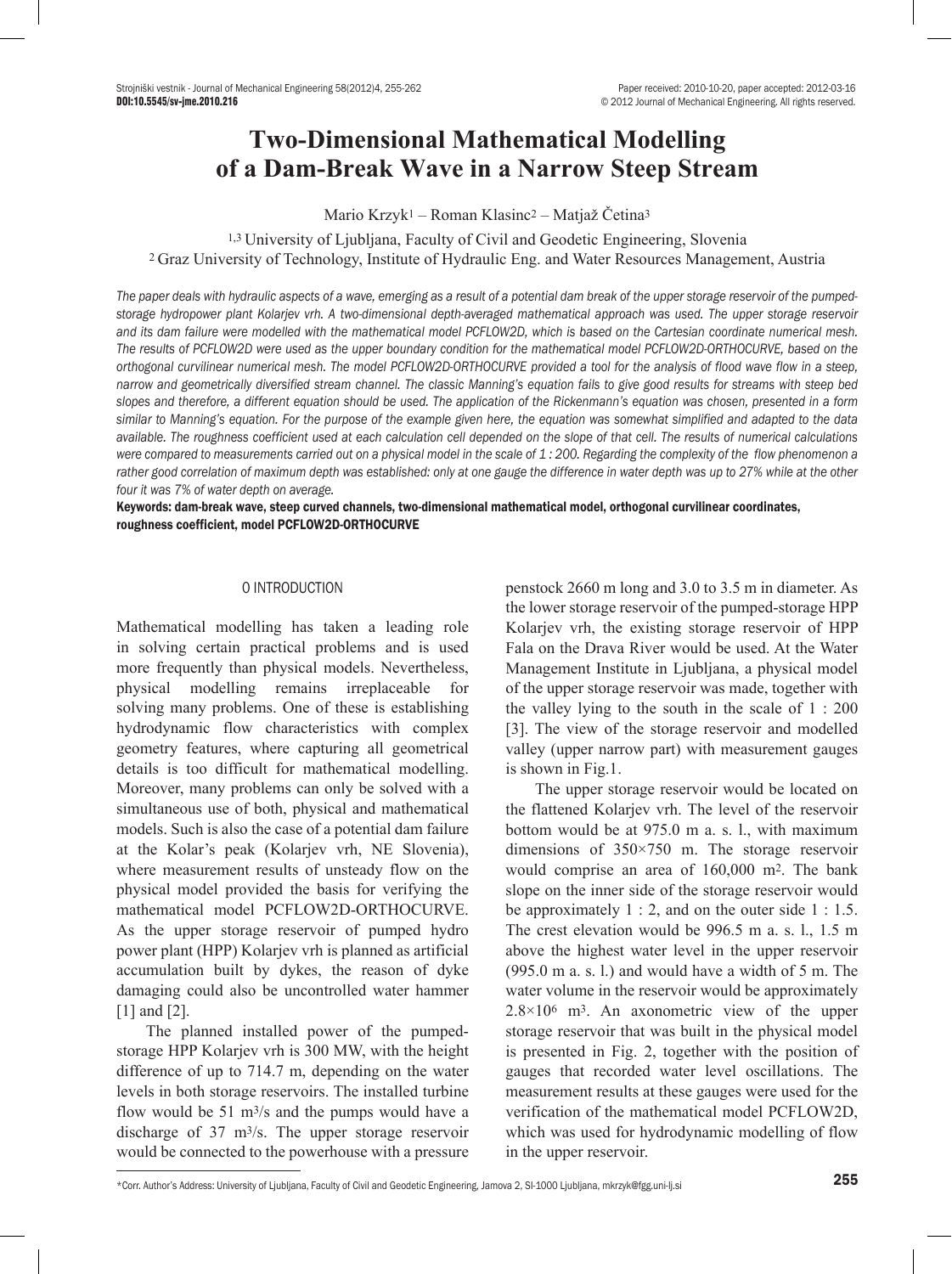

Fig. 1. *Photo of physical model of south valley with installed gauges*

A topographic analysis of terrain below the upper storage reservoir of HPP Kolarjev vrh has shown that during a dam break of the upper storage reservoir, the potential discharge spillways are the three valleys gravitating to the Drava River. Since the physical model was made only to facilitate the verification of results of the mathematical model, only the shortest, south valley of the Logar's Creek (Logarjev potok) was built. The part of the dam gravitating to the valley is approximately 1 km long. The length of the waterway spilling from the reservoir to the town of Selnica lying approximately 700 m below is 6 km, of which 4500 m are represented by a fairly narrow valley that passes into the wide valley of the Drava River. To verify the results of the mathematical model PCFLOW2D-ORTHOCURVE, data relating to the narrow part of the valley were used.



Fig. 2. *Axonometric view of the upper storage reservoir with positions of measuring gauges*

In the physical model, the analysis of the dambreak wave caused by an instantaneous break of part of the dam was performed. Several possible widths of a dam breach were considered, namely 48, 99, 237 and 433 m. The length of the flow under study was 4620 m, and the head difference between the reservoir bottom (975 m a. s. l.) and the more flat part of the valley was 646 m. The average channel slope was 14%. In order to monitor the motion of the wave and its characteristics on the physical model, six gauges were set up in the upper part of the valley and six in the lower part of the valley. For the purpose of this study, only the results of the first five gauges are of interest, because other gauges were positioned outside the area covered by the mathematical model. The measurements gave the propagation time of the wave front to each gauge and water depth oscillation



Fig. 3. *Longitudinal profile of the narrow part of the south valley with the position of gauges*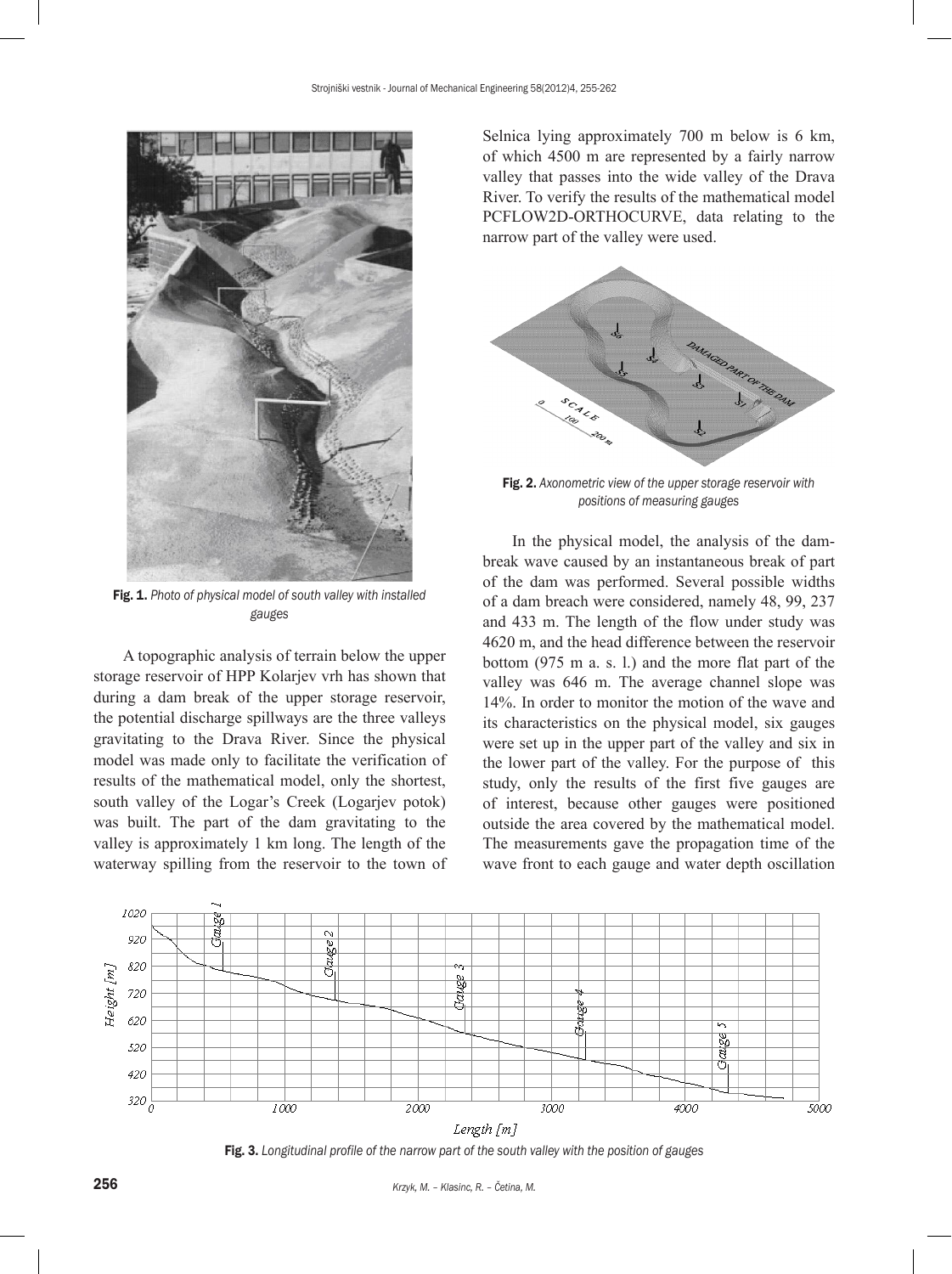at each gauge. The position of the first five gauges is shown in the longitudinal profile of the narrow part of the valley in Fig. 3. The data on water levels indicate a longitudinally non-uniform course of the wave and significant changeability of the flow between supercritical, critical and subcritical flow. The wave reached the lower part of the valley extremely fast, in three to four minutes.

### 1 MATHEMATICAL MODEL OF UPPER STORAGE RESERVOIR

For the analysis of a possible dam break wave arising from the upper storage reservoir of the HPP Kolarjev vrh, two mathematical models were prepared. The first covered the area of the reservoir and the other covered the dam break flow through the south valley to its widening. Hence, with the model of the storage reservoir and its dam-break, we acquired data on the dependence of discharge versus time at the dam site, which was used as the upper boundary condition for the second mathematical model of the downstream valley. Because of the shape of the reservoir, with no considerable difference between its width and length, the mathematical model PCFLOW2D was used for flow modelling. PCFLOW2D is based on the orthogonal Cartesian numerical mesh. For modelling the flow through the valley of the Logarjev potok, with a vast disproportion between the flow length and width with several considerable bends, the mathematical model PCFLOW2D-ORTHOCURVE was used, based on the orthogonal curvilinear numerical mesh.

As mentioned above, four different widths of a dam breach were considered in the physical model. Earlier, authors analysed the flow downstream in three consecutive bends with simplified geometry during dam breach of a width of 237 m with a twodimensional (2D) mathematical model [4]. The same width was chosen for the computations of the dam break wave with the models PCFLOW2D and PCFLOW2D-ORTHOCURVE.

#### 1.1 Basic Equations

The mathematical model PCFLOW2D uses the orthogonal Cartesian coordinate system. The continuity (Eq. (1)) and momentum equations (Eqs. (2) and (3)) describing a two-dimensional unsteady depth-averaged flow, are written in the conservative form. The last two terms on the right hand side of Eqs. (4) and (5) express the influence of turbulent viscosity, which is determined by the  $k - \varepsilon$  turbulence model. In some cases, constant values of *υef* can also be used.

$$
\frac{\partial h}{\partial t} + \frac{\partial (hu)}{\partial x} + \frac{\partial (hv)}{\partial y} = 0,\tag{1}
$$

$$
\frac{\partial (hu)}{\partial t} + \frac{\partial (hu^2)}{\partial x} + \frac{\partial (huv)}{\partial y} = -gh \frac{\partial h}{\partial x} - gh \frac{\partial z_b}{\partial x} - ghn^2 \frac{u\sqrt{u^2 + v^2}}{h^{\frac{4}{3}}} + \frac{\partial}{\partial x} \left( hv_{ef} \frac{\partial u}{\partial x} \right) + \frac{\partial}{\partial y} \left( hv_{ef} \frac{\partial u}{\partial y} \right),
$$
 (2)

$$
\frac{\partial (hv)}{\partial t} + \frac{\partial (huv)}{\partial x} + \frac{\partial (hv^2)}{\partial y} = -gh \frac{\partial h}{\partial y} - gh \frac{\partial z_b}{\partial y} - ghn^2 \frac{v\sqrt{u^2 + v^2}}{h^{4/3}} + \frac{\partial}{\partial x} \left( hv_{ef} \frac{\partial v}{\partial x} \right) + \frac{\partial}{\partial y} \left( hv_{ef} \frac{\partial v}{\partial y} \right), \quad (3)
$$

$$
\frac{\partial (hk)}{\partial t} + \frac{\partial (huk)}{\partial x} + \frac{\partial (hvk)}{\partial y} = \frac{\partial}{\partial x} \left( h \frac{\nu_{ef}}{\sigma_k} \frac{\partial k}{\partial x} \right) + \frac{\partial}{\partial y} \left( h \frac{\nu_{ef}}{\sigma_k} \frac{\partial k}{\partial y} \right) + hG - c_D h \varepsilon + hP_{kv}, \tag{4}
$$

$$
\frac{\partial (h\varepsilon)}{\partial t} + \frac{\partial (h u\varepsilon)}{\partial x} + \frac{\partial (h v\varepsilon)}{\partial y} = \frac{\partial}{\partial x} \left( h \frac{v_{\varepsilon f}}{\sigma_{\varepsilon}} \frac{\partial \varepsilon}{\partial x} \right) + \frac{\partial}{\partial y} \left( h \frac{v_{\varepsilon f}}{\sigma_{\varepsilon}} \frac{\partial \varepsilon}{\partial y} \right) + c_1 \frac{\varepsilon}{k} h G - c_2 \frac{\varepsilon^2}{k} h + h P_{\varepsilon v},\tag{5}
$$

where *t* is time, *h* is water depth, *u* and *v* are velocity components in the  $x$  and  $y$  directions,  $z_b$  is the bottom level, *n* is the Manning's friction coefficient, *g* is acceleration due to gravity, *υef* is the effective coefficient of viscosity, *k* is the turbulent kinetic energy per unit of mass,  $\varepsilon$  is the dissipation rate of the turbulent kinetic energy per unit of mass,  $c_1$ ,  $c_2$ ,  $\sigma_k$  and *σe* are constants of the turbulent model, and *Pkv* and *Pεv* are production and dissipative terms due to bottom roughness.

## 1.2 Boundary and Initial Conditions with Computational Details

Boundary conditions used in the mathematical model were as follows: flow velocities through reservoir dykes were zero and at the site of the dam-break, critical flow was assumed at each cell. The sum of discharges through drainage cells represented the total outflow in the profile of the destroyed part of the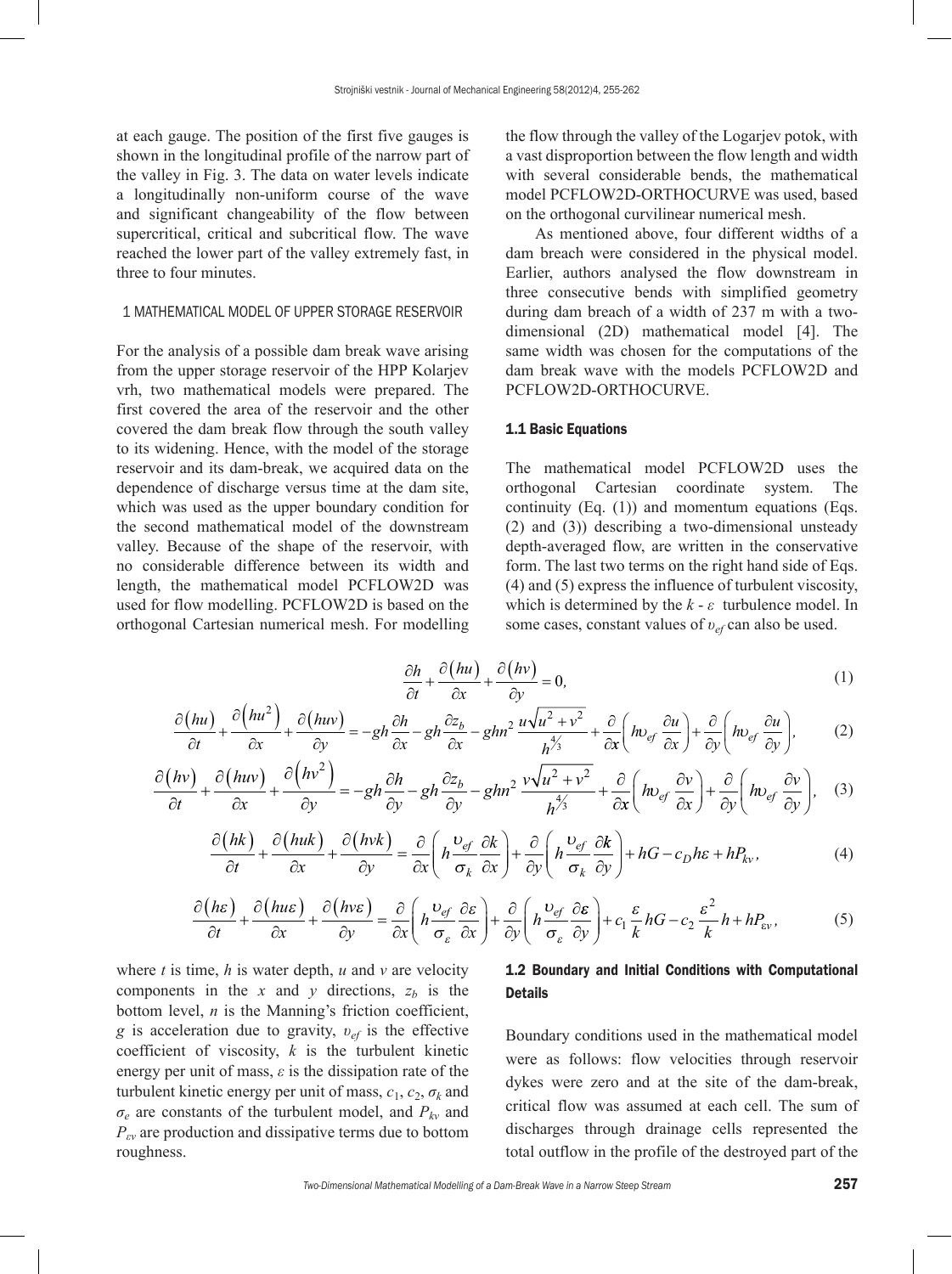dyke. As the initial condition in the reservoir, water level at  $Z = 995$  m a.s.l. was assumed.

The size of the numerical mesh was  $\Delta x = \Delta y$ 4 m and the time step was  $\Delta t = 0.5$  s. On the basis of measurements conducted on the physical model of the downstream valley, it was estimated that it would be appropriate to monitor the time of wave propagation across the valley up to about 400 s after the demolition of the dyke. Therefore, maximum computation time of 420 s was chosen.

## 1.3 Calibration and Results of the Mathematical Model of the Flow in the Reservoir

During the calibration process of the mathematical model of the flow in the upper reservoir, we tried to find the appropriate bottom friction coefficient. For each measuring gauge presented in Fig. 2, the nearest calculation point was found and its water surface oscillation was noted. It was then compared to measured water levels on gauges of the physical model. The period of the first 160 s after the dyke was broken was analysed. This was also the duration of measurements recorded at gauges on the physical model.

On the basis of comparison of the computed and measured water depth oscillations on all six gauges in the area of the upper reservoir, we determined the uniform Manning's coefficient of the bottom and slopes of the dyke to be  $n = 0.024$  s/m<sup>1/3</sup>. As an example, the results of comparison for the gauge S1 are presented in Fig. 4. In Fig. 5, the resulting outflow from the reservoir is shown. This  $Q - t$  curve was then used as the upper boundary condition for the mathematical model of the wave propagation in the downstream valley, which is discussed in Chapter 3.



Fig. 4. *Measured and calculated oscillation of water depth in the upper reservoir at gauge 1 (S1)*



Fig. 5. *The computed Q-t curve at the outflow from the reservoir*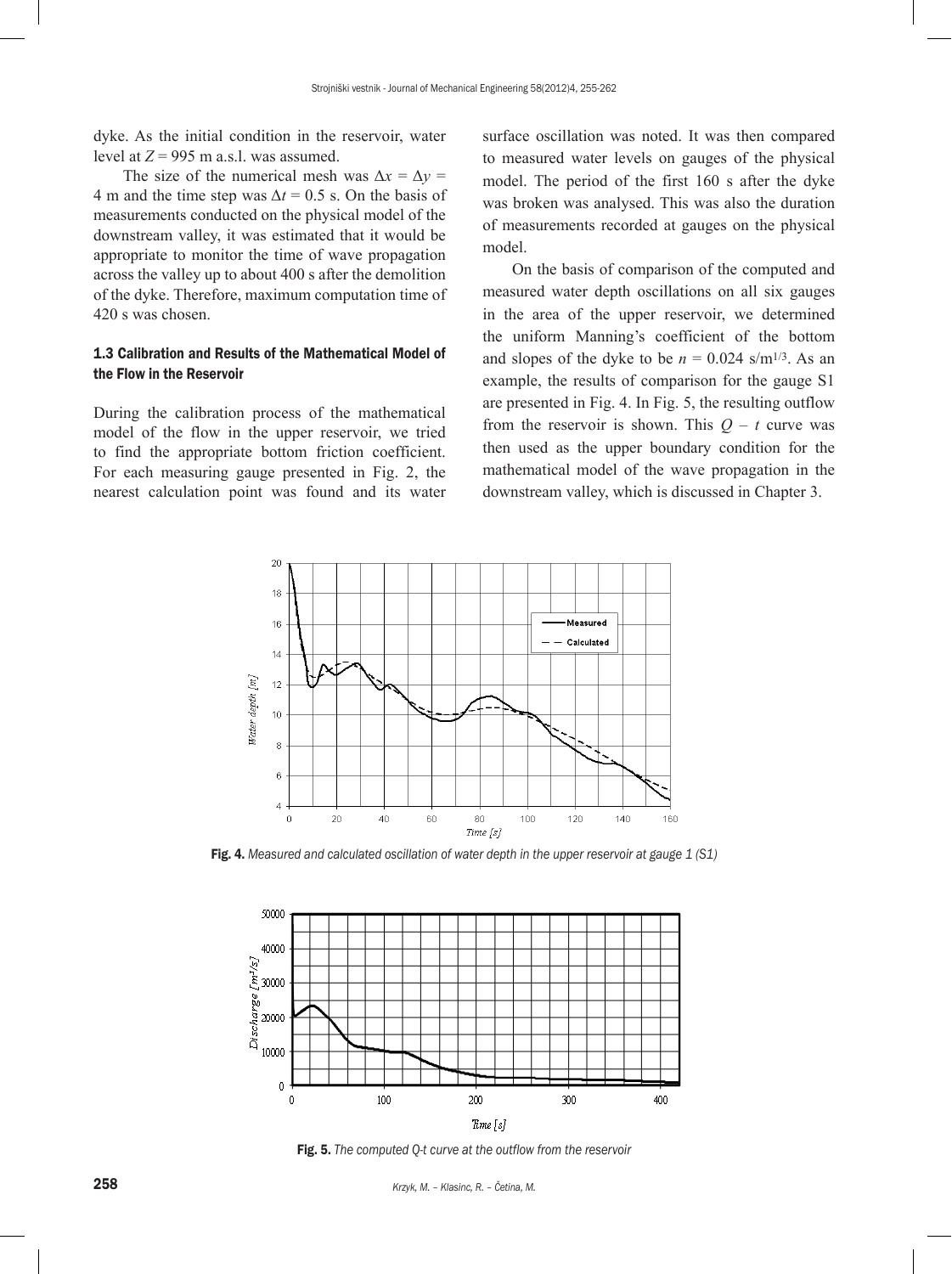#### 2 MATHEMATICAL MODEL OF THE DOWNSTREAM VALLEY

#### 2.1 Basic Equations

The model PCFLOW2D-ORTHOCURVE uses an orthogonal curvilinear coordinate system. The

$$
\frac{\partial h}{\partial t} + \frac{\partial \left(hu_{\xi}\right)}{m_{\xi}\partial \xi} + \frac{\partial \left(hv_{\eta}\right)}{m_{\eta}\partial \eta} + \frac{hu_{\xi}}{m_{\xi}m_{\eta}}\frac{\partial m_{\eta}}{\partial \xi} + \frac{hv_{\eta}}{m_{\xi}m_{\eta}}\frac{\partial m_{\xi}}{\partial \eta} = 0, \tag{6}
$$

$$
\frac{\partial h u_{\xi}}{\partial t} + \frac{\partial \left(h u_{\xi}^{2}\right)}{m_{\xi}\partial \xi} + \frac{\partial \left(h u_{\xi} v_{\eta}\right)}{m_{\eta}\partial \eta} + 2 \frac{h u_{\xi} v_{\eta}}{m_{\xi} m_{\eta}} \frac{\partial m_{\xi}}{\partial \eta} + \left(u_{\xi}^{2} - v_{\eta}^{2}\right) \frac{h}{m_{\eta}} \frac{\partial m_{\eta}}{m_{\xi}\partial \xi} =
$$
\n
$$
= -gh \frac{\partial h}{m_{\xi}\partial \xi} - gh \frac{\partial z_{b}}{m_{\xi}\partial \xi} - ghn^{2} \frac{u_{\xi}\sqrt{u_{\xi}^{2} + v_{\eta}^{2}}}{h^{\frac{4}{3}}} + \frac{1}{m_{\xi} m_{\eta}} \left[\frac{\partial}{\partial \xi}\left(h v_{ef} \frac{m_{\eta}}{m_{\xi}} \frac{\partial u_{\xi}}{\partial \xi}\right) + \frac{\partial}{\partial \eta}\left(h v_{ef} \frac{m_{\xi}}{m_{\eta}} \frac{\partial u_{\xi}}{\partial \eta}\right)\right],
$$
\n
$$
\frac{\partial h v_{n}}{\partial v_{n}} - \frac{\partial \left(h u_{\xi} v_{n}\right)}{\partial \eta} - \frac{\partial \left(h v_{n}^{2}\right)}{\partial \eta} - hu_{\xi} v_{n} \frac{\partial m_{n}}{\partial \eta} - \frac{\partial v_{n}}{\partial \eta} \frac{\partial m_{\xi}}{\partial \eta}.
$$
\n(7)

$$
\frac{\partial h v_{\eta}}{\partial t} + \frac{\partial \left(h u_{\xi} v_{\eta}\right)}{m_{\xi}\partial \xi} + \frac{\partial \left(h v_{\eta}^2\right)}{m_{\eta}\partial \eta} + 2\frac{h u_{\xi} v_{\eta}}{m_{\xi} m_{\eta}} \frac{\partial m_{\eta}}{\partial \xi} + \left(v_{\eta}^2 - u_{\xi}^2\right) \frac{h}{m_{\xi}} \frac{\partial m_{\xi}}{m_{\eta}\partial \eta} =
$$
\n
$$
= -gh \frac{\partial h}{m_{\eta}\partial \eta} - gh \frac{\partial z_b}{m_{\eta}\partial \eta} - ghn^2 \frac{v_{\eta}\sqrt{u_{\xi}^2 + v_{\eta}^2}}{h^{\frac{4}{3}}} + \frac{1}{m_{\xi} m_{\eta}} \left[\frac{\partial}{\partial \xi} \left(h v_{e f} \frac{m_{\eta}}{m_{\xi}} \frac{\partial v_{\eta}}{\partial \xi}\right) + \frac{\partial}{\partial \eta} \left(h v_{e f} \frac{m_{\xi}}{m_{\eta}} \frac{\partial v_{\eta}}{\partial \eta}\right)\right],
$$
\n(8)

where *t* is time, *h* is water depth,  $u_{\xi}$  and  $v_{\eta}$  are the velocity components along (*ξ*) and normal (*η*) to the flow direction, *mξ* and *mη* are Lamé's coefficients,  $z_b$  is the bottom level, *n* is the Manning's friction coefficient, *g* is acceleration due to gravity and *υef* is the effective coefficient of viscosity.

Since the investigated case was one involving a highly unsteady flow with rapid velocity and depth changes, we estimated that an adequate distribution of *υef* had no significant influence on the results. Thus, a constant value of *υef* = 0.01 m2/s was used, based on our previous experience with unsteady flow.

#### 2.2 Numerical Method

Both sets of coupled partial differential equations  $(1)$  to  $(5)$  and  $(6)$  to  $(8)$  are solved by the finite volume numerical scheme proposed by [5]. The main characteristics of the method are staggered control volumes, the so-called "hybrid" scheme and an iterative procedure of depth corrections (SIMPLE). A fully implicit scheme is used for time integration providing stable and accurate solutions even at relatively high Courant numbers (up to about 10). It is possible to simulate both subcritical and supercritical flows ( $[5]$  and  $[6]$ ).

The "hybrid" scheme is a combination of the upwind and central difference scheme (application of the scheme depends of the value of the cell Peclet's number). The first order upwind scheme assures simplicity and robustness [5] and it remains stable even with very complex geometry, relatively coarse numerical grid and complicated boundary conditions. However, it can sometimes involve a certain amount of the so-called »numerical diffusion«. The problem is more serious in the case of solving transport equations of scalar quantities but can sometimes render questionable hydrodynamic results as well (e.g. when simulating a high velocity river flow with lateral inflow and recirculation zones). The way to avoid the problem of numerical diffusion is to use higher order numerical schemes [7] or/and denser numerical grids. The latter is suggested in this article and can be achieved by introducing curvilinear coordinate systems which are able to fit the irregular boundaries of the computational domain. Orthogonal or nonorthogonal curvilinear meshes can be applied. Details about the equations in curvilinear coordinate systems and description of the discretisation method can be found in [4] and [8].

continuity Eq. (6) and momentum equations (Eqs. (7) and (8)) describing a two-dimensional unsteady depthaveraged flow are written in the conservative form.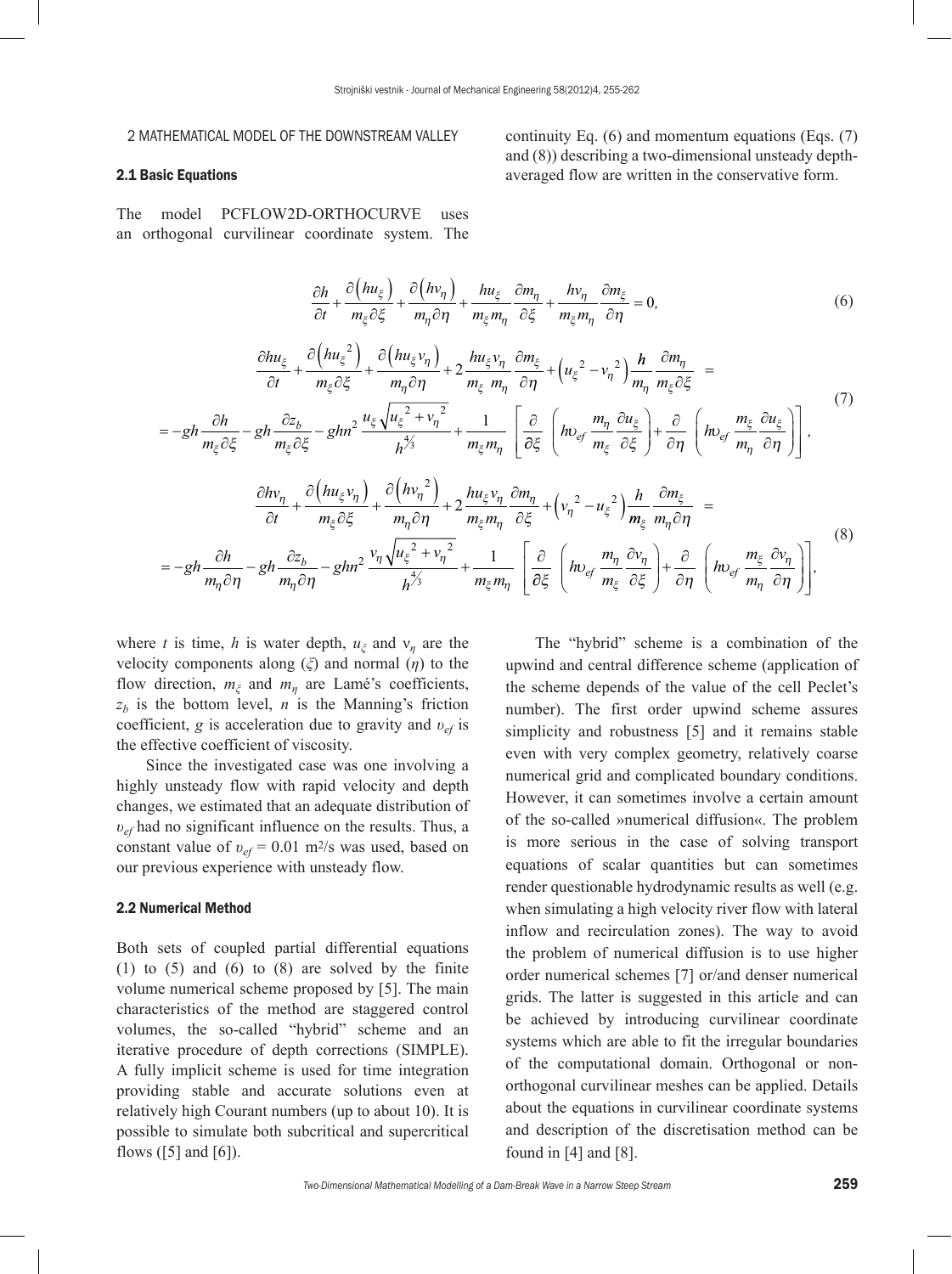#### 2.3 Computer Codes

The source computer codes PCFLOW2D for Cartesian and PCFLOW2D-ORTHOCURVE for orthogonal curvilinear numerical meshes are written in Fortran77 and run on personal computers, workstations or large mainframe systems. For the preparation of input topographic data (pre-processing) and graphical presentation of the final results of the model (postprocessing) the AutoCAD and Quick Surf graphic packages are used [8].

In mathematical models, the following boundary conditions can be taken into account at arbitrarily chosen cells of the computational domain: a) Solid boundaries (with zero normal velocities); b) Inflows of rivers (time-dependent discharges or velocities can be prescribed); c) Time-dependent water depths or surface elevations; d) Critical flow; e) An equation of a weir; f) Wind stress can be prescribed at the water surface by giving the wind speed and the wind friction coefficient.

## 3 SIMULATIONS OF FLOW IN THE DOWNSTREAM VALLEY

#### 3.1 Numerical Mesh, Initial and Boundary Conditions

Terrain of downstream south valley was defined with orthogonal curvilinear numerical mesh with 9625 cells. The resolution of the grid was variable from  $4\times11$  m up to  $33\times33$  m.

In the initial stage of calculation, the downstream valley is dry. Some suggestions how to treat the problem of wetting and drying in numerical solutions are given in [9]. To meet this condition in our proposed mathematical model, low water depth was given at the beginning of calculations. We chose a minimum level of 5 cm and all cells with water depth lower than 5 cm were considered dry with flow velocity equal to 0. During the first ten iterations inside each time step, all the cells of the computational domain were included into the computation process. If the water depth did not exceed 5 cm, the appropriate cell was assumed to be inactive with zero velocities and initial water depth.Lower initial depths resulted in instabilities in the calculation, probably due to the high terrain gradient. Based on the actual conditions, where the wave would propagate with a depth of 15 to 20 m, the chosen initial depth of 5 cm was considered negligible and thus acceptable. The minimum depth was also lower than the expected accuracy of calculations.

The inflow and outflow boundary conditions had to be defined separately. The inflow curve  $Q - t$  (Fig. 5) was adopted in the model, which was the result of previous calculations of the flow in the reservoir during partial dam break. In the initial time, the discharge was 46,947 m3/s, which was determined theoretically using momentum equation for the example of instantaneous dam break in the conditions of maximum water level in the reservoir. In the lower (outflow) boundary of the model, the critical depth was defined as a boundary condition. Due to the high channel slope, however, this boundary condition did not have any impact on the upstream flow.

#### 3.2 Determination of Friction Coefficients

The friction coefficient of the downstream valley was determined by considering the basic laws governing flow in steep channels. One of the basic observations was that the value of Manning's coefficient was not a constant and that it depended on several parameters. These were the hydraulic radius, area of flow crosssection, flow depth, width of free water surface, characteristic grain of a channel bed, channel slope and discharge. In determining the friction coefficient, all the mentioned parameters were not used, since they were mostly not known. By using the Rickenmann's equation  $(10]$  and  $[11]$ ) and several simplifications, the dependence between the Manning's friction coefficient (*n*) and bed slope (*I*) was acquired:

$$
\frac{1}{n} = C / I^{\alpha}.
$$
 (9)

Based on the chosen mean value of the friction coefficient for the discussed area of the watercourse and value of exponent  $\alpha$ , the values of the friction coefficient (*n*) were distributed to all cells of the computation domain.

## 3.3 Analysis of Results Calculated with the Variable Friction Coefficient

A comparison between the measured water depth versus time curves at different gauges and the calculated depths was made during the calibration of the mathematical model, where the value of exponent *α* was 0.2 (slightly above the value of Rickenmann) for different values of the mean friction coefficient  $\overline{n}$  $(0.04, 0.045, 0.045, 0.05, s/m^{1/3})$ . The comparison for the last, downstream gauge 5 is shown in Fig. 6. For the average value of the Manning's friction coefficient  $\bar{n}$  $= 0.05$  s/m<sup>1/3</sup>, a very good correlation of maximum depth was established, as well as the propagation time of the wave to the measuring site, even if the path of the calculated wave did not coincide perfectly with the measured one. As it can be seen from Fig. 6, the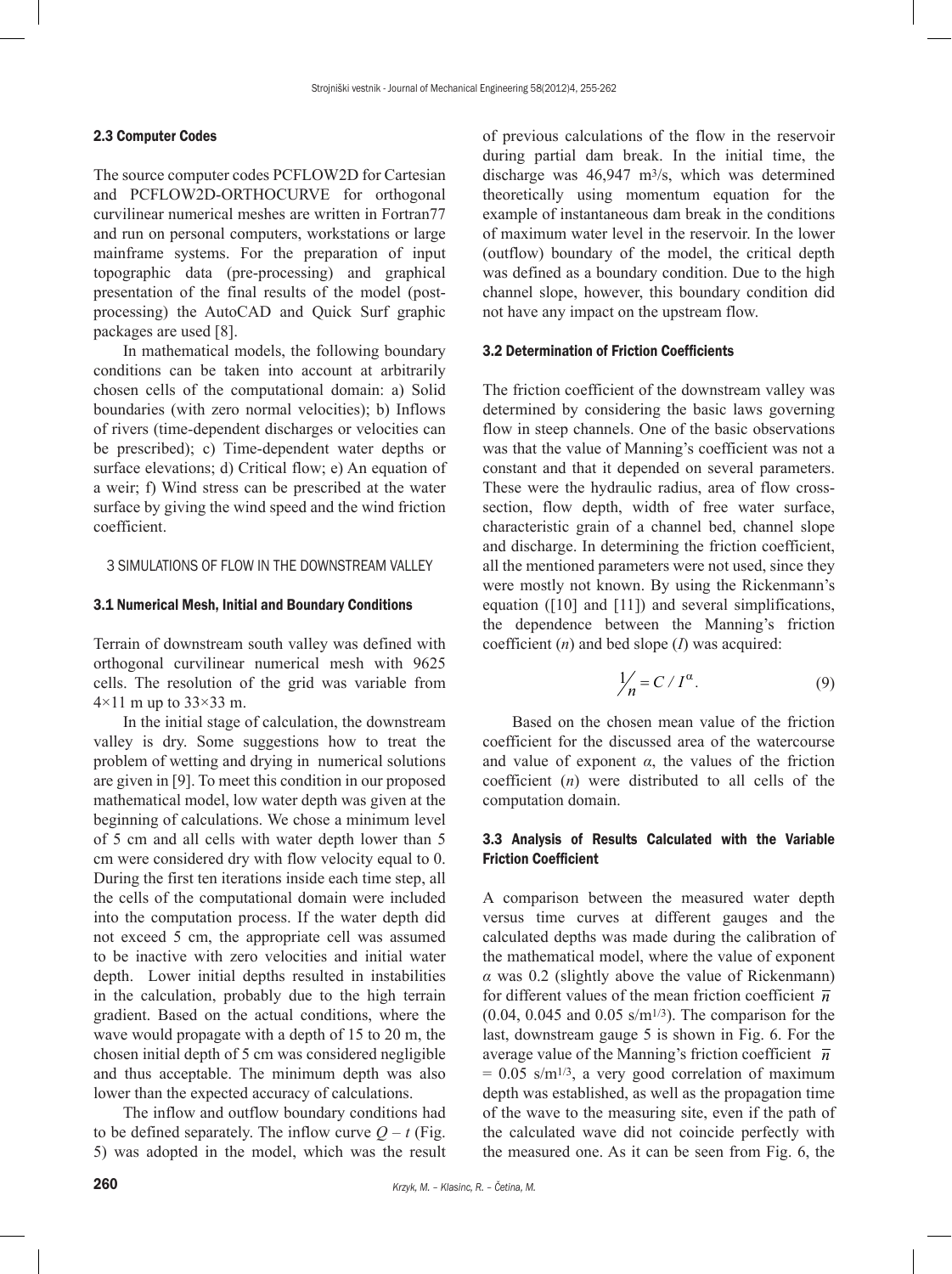

Fig. 6. *Measured and calculated water depth oscillations at gauge 5 with variable friction coefficients for α = 0.2 and different average values of the Manning's friction coefficient*



Fig. 7. *Axonometric view of the wave 178 s after the dam break (approach of the wave front to gauge 5)*

measured arrival time of the wave front to the gauge 5 is 174 s and the computed one 178 s (2% relative error). The same level of accuracy is achived in other gauges. Fig. 7 provides an axonometric view of the water surface along the channel at the moment of the wave approach to gauge 5.

## 4 CONCLUSIONS

In the study of the propagation of the dam-break wave in the Logarjev potok stream and by using the Rickenmann approach to determine the friction coefficient in several gauges, we acquired very good results in relation to water level, which for different mean values of friction coefficient *n*